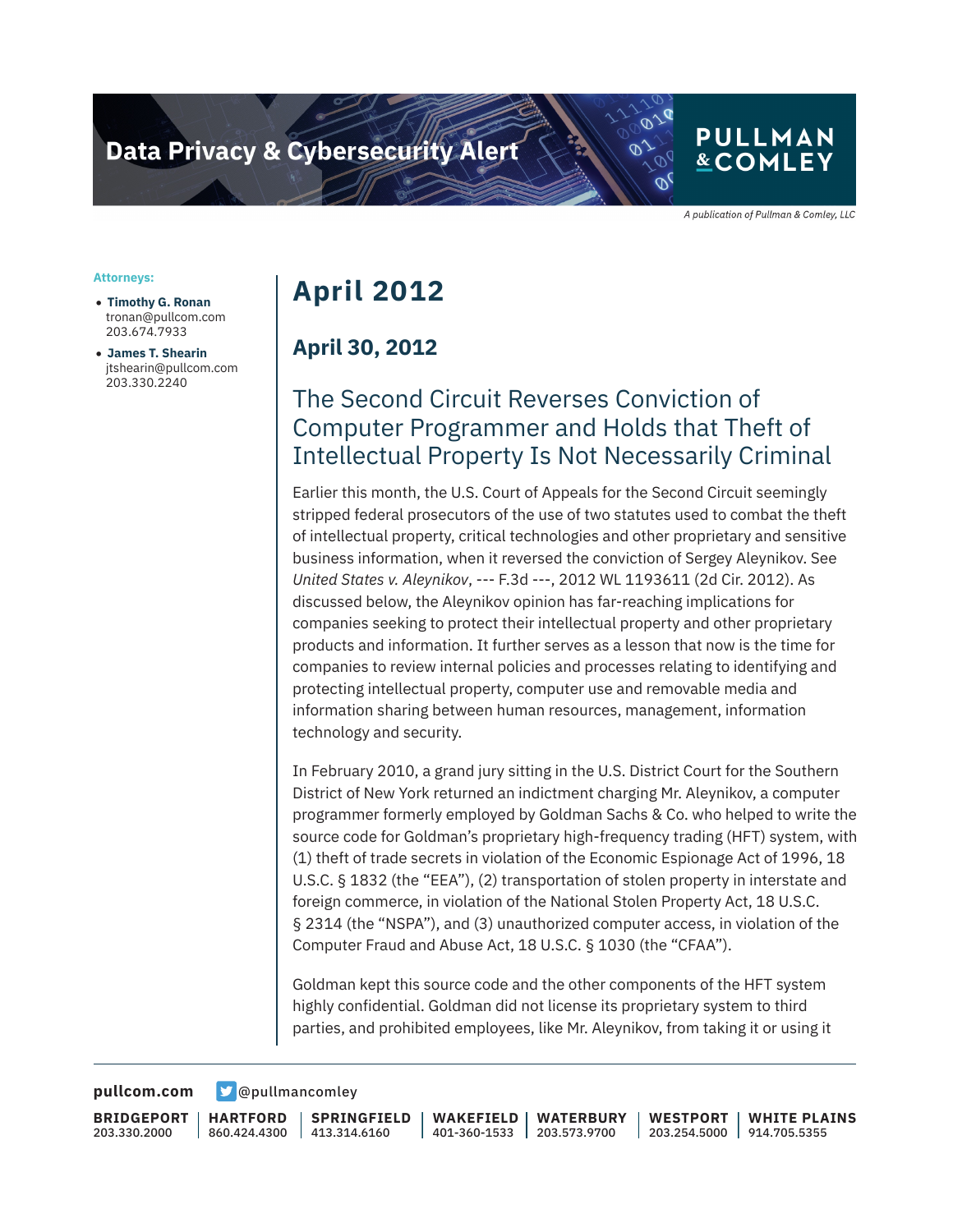# **PULLMAN &COMLEY**

### April 2012

when their employment ended.

In April 2009, Mr. Aleynikov accepted an employment offer with Teza Technologies LLC, a startup company based in Chicago that sought to develop its own HFT system. On his last day of employment at Goldman, Mr. Aleynikov uploaded, compressed and encrypted approximately 500,000 lines of source code and proprietary data stored on Goldman's servers, and transferred this data to an external server located in Germany. Mr. Aleynikov then deleted the encryption program and history of computer commands from his Goldman computer. He subsequently downloaded the source code from the server in Germany to his home computer and copied some of the files to other computer devices. Approximately one month later, Mr. Aleynikov traveled to Chicago to attend meetings at Teza and brought with him a flash drive and a laptop computer containing portions of the source code.

Prior to trial, the U.S. District Court for the Southern District of New York dismissed the CFAA count against Mr. Aleynikov because the district court concluded that he was authorized to access the Goldman computer, did not exceed the scope of his authorization, and that authorized use of a computer in a manner that misappropriates information is not an offense under the CFAA. On December 10, 2010, a jury convicted Mr. Aleynikov of violating the EEA and NSPA. On appeal, Mr. Aleynikov challenged his conviction, arguing that (1) the source code is "a purely intangible product" and therefore not a "good" that was "stolen" within the meaning of NSPA, and (2) the source code is not "related to or included in a product that is produced for or placed in interstate or foreign commerce" within the meaning of the EEA.

In considering the applicability of the NSPA to the theft of intellectual property, the Second Circuit explained that "[t]he decisive question is whether the source code that Aleynikov uploaded to a server in Germany, then downloaded to his computer devices in New Jersey, and later transferred to Illinois, constituted stolen 'goods,' 'wares,' or 'merchandise' within the meaning of the NSPA." The Second Circuit examined historical appellate precedent from other circuit courts before concluding that that the theft of "purely intangible property," such as the HFT system's source code, even if such "intangible property" is later transferred to "a tangible medium," does not constitute a crime under the NSPA.

With respect to the EEA conviction, the Second Circuit noted that Mr. Aleynikov's conviction under the EEA, which contains two operative provisions -- one focused on foreign espionage and the other on domestic theft -- was limited to the domestic provision. The Second Circuit noted that the domestic provision of the EEA applies only to those trade secrets that are "related to or included in a product that is produced for or placed in interstate or foreign commerce." In reviewing the district court's decision and the applicability of the EEA's domestic provision, the Second Circuit concluded that "[b]ecause the HFT system was not designed to enter or pass into commerce, or to make something that does, Aleynikov's theft of source code relating to that system was not an offense under the EEA." In reaching this conclusion, the Second Circuit focused on Goldman's strict confidentiality policies designed to keep in "strict confidence" Goldman's proprietary information, including its HFT system and source code, and noted that Goldman that did not sell or license its HFT system.